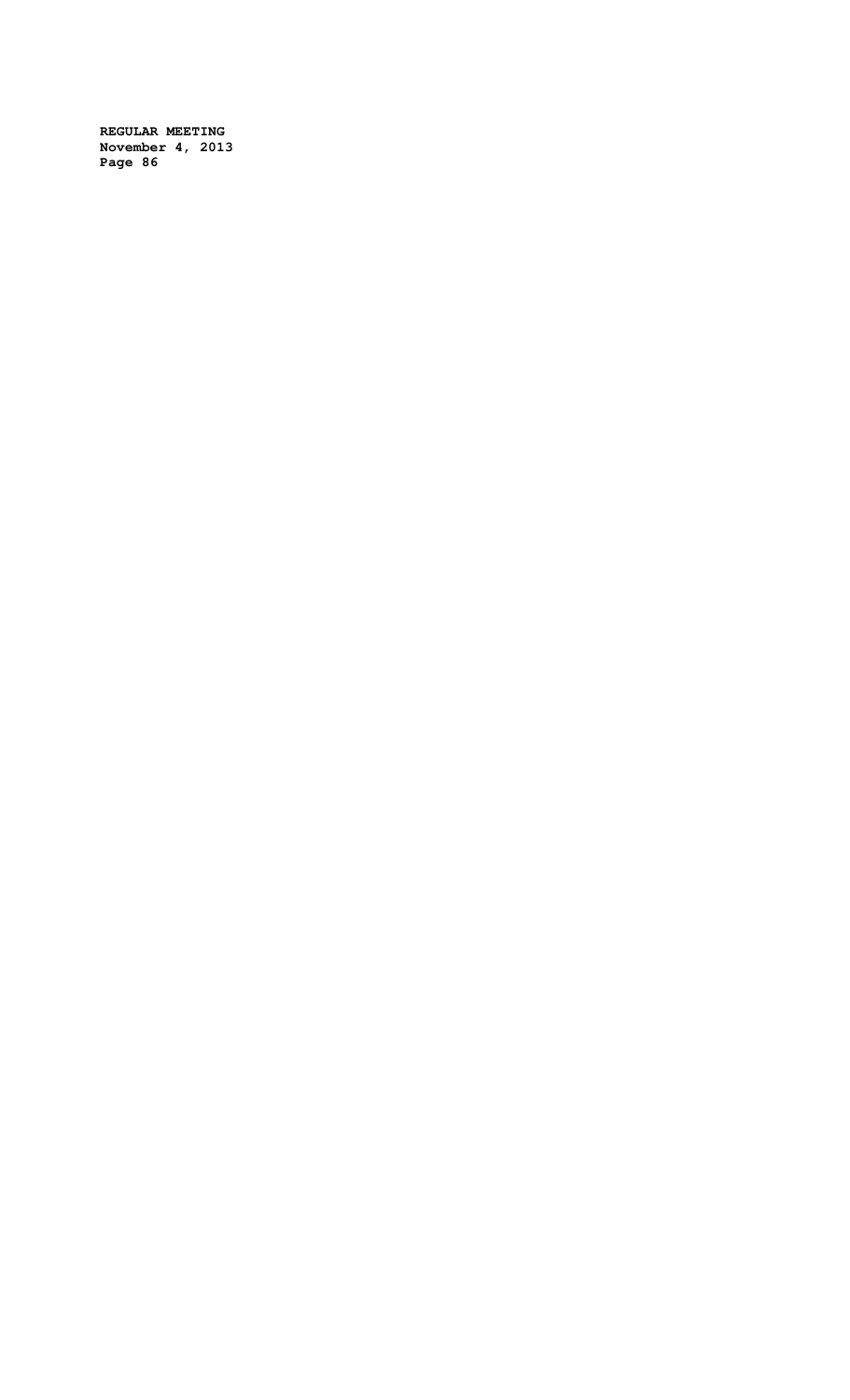# **THE MINUTES OF THE CITY COUNCIL MEETING HELD MONDAY, NOVEMBER 4, 2013 AT 3:00 P.M.**

The Meeting was called to order at 3:00 p.m. Present: Council Chair Eskridge; Council Members: Camp, Christensen, Cook, Emery, Fellers, Gaylor Baird; City Clerk, Teresa J. Meier.

Council Chair Eskridge announced that a copy of the Open Meetings Law is posted at the back of the Chamber by the northwest door. He asked all present to stand and recite the Pledge of Allegiance and observe a moment of silent meditation.

#### **READING OF THE MINUTES**

GAYLOR BAIRD Having been appointed to read the minutes of the City Council proceedings of October 28, 2013 reported having done so, found same correct. Seconded by Camp & carried by the following vote: AYES: Camp, Christensen, Emery, Eskridge, Fellers, Gaylor Baird; NAYS: None.

#### **PUBLIC HEARING**

APPLICATION OF HOLLENBECK FARMS LLC DBA HF CRAVE FOR A CLASS A LIQUOR LICENSE AT 2801 PINE LAKE ROAD, SUITE W;

MANAGER APPLICATION OF MYRON L. HOLLENBECK JR. FOR HOLLENBECK FARMS LLC DBA HF CRAVE AT 2801 PINE LAKE ROAD, SUITE W - Myron L. Hollenbeck Jr. came forward to take the oath and answer questions. Myron has been in business at HF Crave for two and half years. This establishment serves hamburgers, alcohol, and sells retail meats. Discussion followed. This matter taken under advisement.

CHANGE OF ZONE 13019 – APPLICATION OF PIEDMONT SHOPPING CENTER, LLC FOR A CHANGE OF ZONE FROM B-1 LOCAL BUSINESS DISTRICT TO B-3 COMMERCIAL DISTRICT PUD ON PROPERTY GENERALLY LOCATED AT COTNER BLVD. AND A ST.; FOR A PLANNED UNIT DEVELOPMENT DISTRICT DESIGNATION OF SAID PROPERTY; AND FOR APPROVAL OF A DEVELOPMENT PLAN WITH MODIFICATIONS TO THE DESIGN STANDARDS, ZONING ORDINANCE, AND LAND SUBDIVISION ORDINANCE TO ALLOW IMPROVEMENTS AND B-3 USES ON THE UNDERLYING B-3 ZONED AREA. (10/14/13 - PUBLIC HEARING DELAYED TO 11/4/13) - Steve Glen, owner of Piedmont shopping center came forward to answer questions. We have acquired the Piedmont shopping center in June 2013, it is currently in major decline. We are asking for the council support to change the zone to a PUD to allow the shopping center the flexibility to thrive. Economically it needs the flexibility to do that. We are hopeful and planning to put a restaurant in the shopping center. Approving this application will allow us to be able to have this ability.

Julius Haes, 6815 Northridge Rd., came forward in support. James Putnick, 1265 Cotner Blvd, owner of 4 Star Drug, came forward in support.

Russell Irwin, 3274 Merril St., came forward in support.

Roxane L. McCoskey, 8401 S. 81 $^{\text{st}}$  , owner of LoveKnot coffee shop, came forward in support.

Shaun Reba, 4411 Northpark Blvd., came forward in support of the redevelopment project but opposing the alcohol sales waiver.

Mark A. Hunzeker, Baylor Evnen Law Firm, 1248 O. St, Suite 600, came forward to clarify some of the issues related to alcohol. The solution that we have arrived at is to leave intact all of the provisions of the special permit that applies to the B3 district. Essentially we'll be using a definition of a restaurant, that requires 60% sales to be food, no more than 40% to be alcohol but will allow for some off sale within the 40% up to 5% of the gross revenues. He discussed other provisions related to the redevelopment. Discussion followed. This matter was taken under advisement.

- CHANGE OF ZONE 13023 APPLICATION OF MBA APARTMENTS, LLC FOR A CHANGE OF ZONE FROM R-1 RESIDENTIAL TO R-4 RESIDENTIAL DISTRICT ON PROPERTY GENERALLY LOCATED NORTHWEST OF S. 56TH ST. AND HWY. 2. - Mike Eckert, 8535 Executive Woods Drive #200, Civil Design Group, came forward. The apartment complexes behind the Fort retailer on  $56^{\text{th}}$  St and Highway 2 were originally designed as an R-1 zone community unit plan. After working with the Planning staff the best way to put additional units in is to convert the original R-1 zone to a R-4 zone. We are proposing to add two more similar buildings that will be a 24 plex, associated garages and parking to take place of the current tennis courts. We feel like it's a good utilization of the space to do the addition. This matter was taken under advisement.
- USE PERMIT 102A APPLICATION OF ST. PATRICK'S CATHOLIC CHURCH TO REDUCE THE FRONT YARD SETBACK ON PORTIONS OF N. 61ST ST., MORRILL AVE., AND N. 62ND ST. FOR A BUILDING EXPANSION AND PARKING LOT, ON PROPERTY GENERALLY LOCATED AT N. 61ST ST. AND MORRILL AVE - Father Troy Schweiger, 6111 Morril Ave, Saint Patrick Catholic Church came forward to testify. The church building is 105 years old and is currently deteriorating and in need of repair. We are seeking approval on our use permit for the front yard setback of our church. One of the driving factors for this is to rebuild our sanctuary by increasing the size of our seating by 1/3 and adding a small entry space. We need a few more feet to be able to do this. Discussion followed.

This matter was taken under advisement.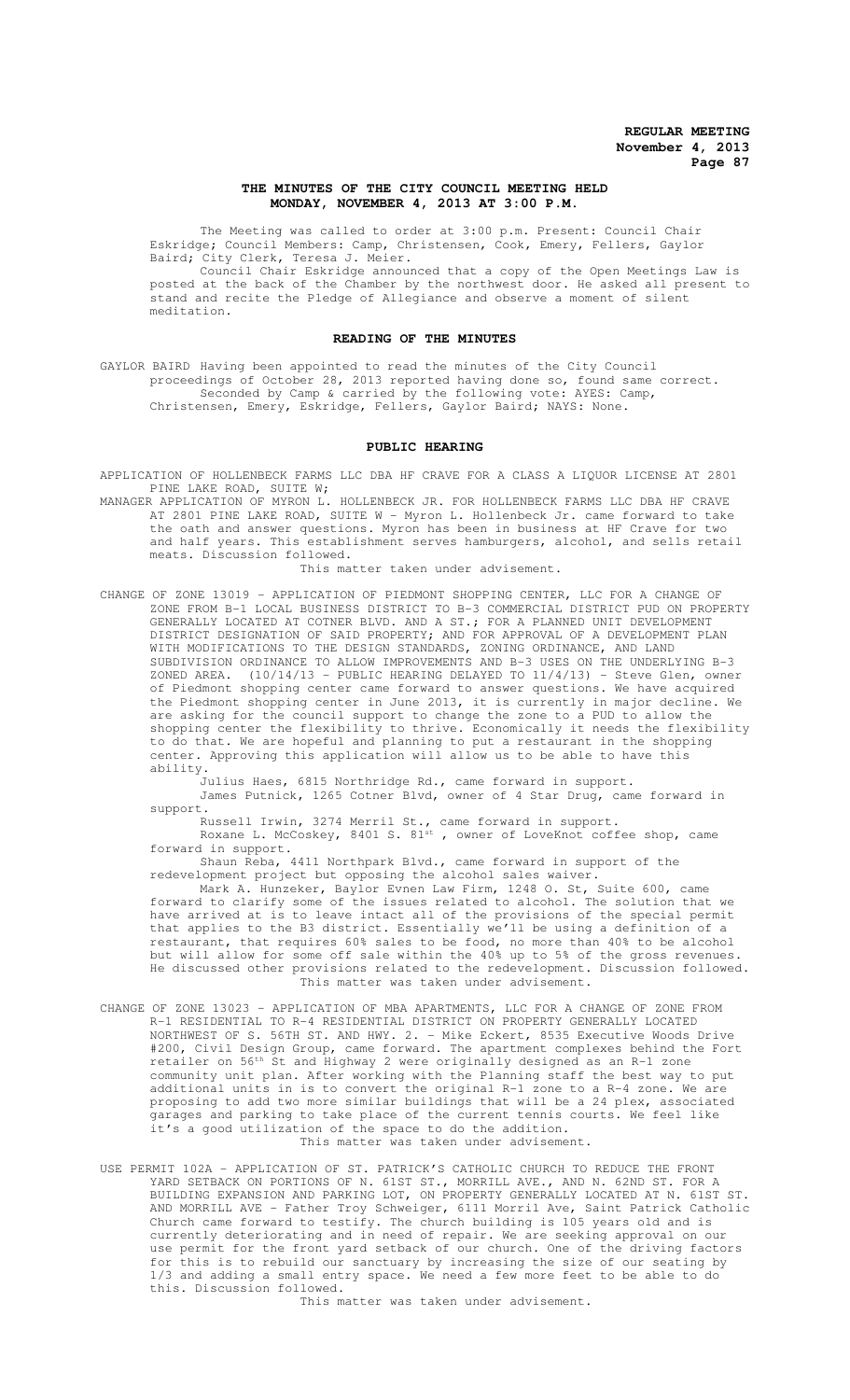APPROVING THE USE OF PUBLIC RIGHT-OF-WAY FOR THE INSTALLATION OF FIBER OPTIC CABLE IN MADISON AVE. TO CONNECT 5240 MADISON AVE. TO JOHNSON HALL AT NEBRASKA WESLEYAN UNIVERSITY - Buff Baker, Public Works Engineering, came forward. Similar to the other request that we had, Wesleyan is requesting to do a buried cable from the south side of Madison Avenue to a property that they own on the north side. All utility companies have been contacted, there are a couple of conflicts, but we will utilize one call to identify those, there are no other problems and we support the application.

This matter was taken under advisement.

ADOPTING THE LINCOLN ELECTRIC SYSTEM RATE SCHEDULES PROVIDING FOR A SYSTEM AVERAGE RATE INCREASE OF 2.9%, EFFECTIVE JANUARY 1, 2014. (ACTION DATE: 11/25/13); ADOPTING THE LINCOLN ELECTRIC SYSTEM ANNUAL BUDGET FOR 2014, TO BECOME EFFECTIVE

JANUARY 1, 2014. (ACTION DATE: 11/25/13)- Kevin Wailes, Administrator & CEO of Lincoln Electric System, 1040 O Street, came forward to present the proposed 2014 budget and rates, respond to questions and provide background information for those who come forward to testify.

Laura Kaputska, CFO of Lincoln Electric System came forward to testify, provide a presentation and answer questions. We are requesting a 2.9% increase that will be affective on January 1, 2014. Two pieces of the authorization we are requesting is the Operating & Capital Authorizations. In 2014 there is an increase in power costs that will be offset by money from our rate stabilization fund. There is a 1% increase in our debt services due to additional debt service cost from previously issued bond issues. Transmission cost is 4% of the operating authorization with an increase of \$2.5 million dollars. That is related to the participation in the Southwest Power Pool & LES responsibilities for a portion of the capitol expenditures. These projects are being done to increase the efficiency & effectiveness of the Southwest Power Pool. Also the Operations category is increasing by \$1 million dollars primarily related to our Sustainable Energy Program (SEP), \$4 million dollars is included for the 2014 budget \$1 million more from last years. The increase in the Payroll category is related to health insurance, retirement cost and the hiring of three new employees for a total of 476 employees; the majority of the three new employees salaries will be charged to the capitol projects. We are asking for \$64.3 million dollars for the Capitol authorization which is \$6.6 million less from the 2013 budget, reduction is primarily due to a number of large projects that will be completed this year. The Laramie River Station is a significant project for the 2014 budget year along with other capitol projects that LES is responsible for. In comparison to other providers within the nation LES is 13th lowest in rates out of 106 and the lowest in comparison by region.

Kevin Wailes came forward to testify. The purpose of this program is to defer or avoid additional plant construction possible by resource acquisition and in the first 5 years we would have spent \$11.1 million dollars and gained approximately 19 megawatts of capacity. What we do in valuing that we look at it in different ways, one is which we look at what the overnight construction would be associated with that particular amount of capacity, it would be about \$30 million dollars for the 19 megawatts. We are trying to find a more cost effective way to add that power supply resource capacity to your system, and this is by avoiding an effect that kind of demand. In addition its not something you can do as quickly as building a power plant, but this is something that needs to be done overtime but it is less costly than constructing a power plant. Discussion followed.

Coby Mach, LIBA, came forward in opposition.

John Atkeison, Energy Policy Director, Nebraska Wildlife Federation came forward in support.

Reverend Fritz Hudson, Unitarian Church, 6300 A St., came forward in support.

Jane Kinsey, Watchdogs of Lincoln, came forward in opposition.

Andy Pollock, Rembolt Ludtke Lawfirm, 1201 Lincoln Mall, representing the Lincoln Employers Coalition, came forward in support. Discussion followed. Ken Winston, 1120 K Street, representing Nebraska Serra Club, came

forward in support. Reverend Kenneth Moore, Nebraska Interfaith Power & Light, came forward in opposition.

Amanda Johnson, Senior at the University Nebraska Lincoln, Power Lincoln Locally, came forward in support.

Tory Ausler, student at Nebraska Wesleyan University, Power Lincoln Locally, came forward in support. Discussion followed.

Graham Christensen, Power Lincoln Locally, came forward in support. Discussion followed.

Oliver Tonkin, Senior at the University Nebraska Lincoln, Power Lincoln Locally, came forward in support.

Alec Petrusev; owner of Nebraska Energy Saving Solutions, came forward in support.

Ben Gotschall, Energy Director, Power Lincoln Locally, came forward in support.

Michael Morosin, 1500 N. 15th St., came forward in opposition.

Kevin Wails, came forward for rebuttal, answer questions and recognized two LES board members present at the City Council Meeting: Marilyn McNabb and W. Don Nelson. Discussion followed.

This matter was taken under advisement.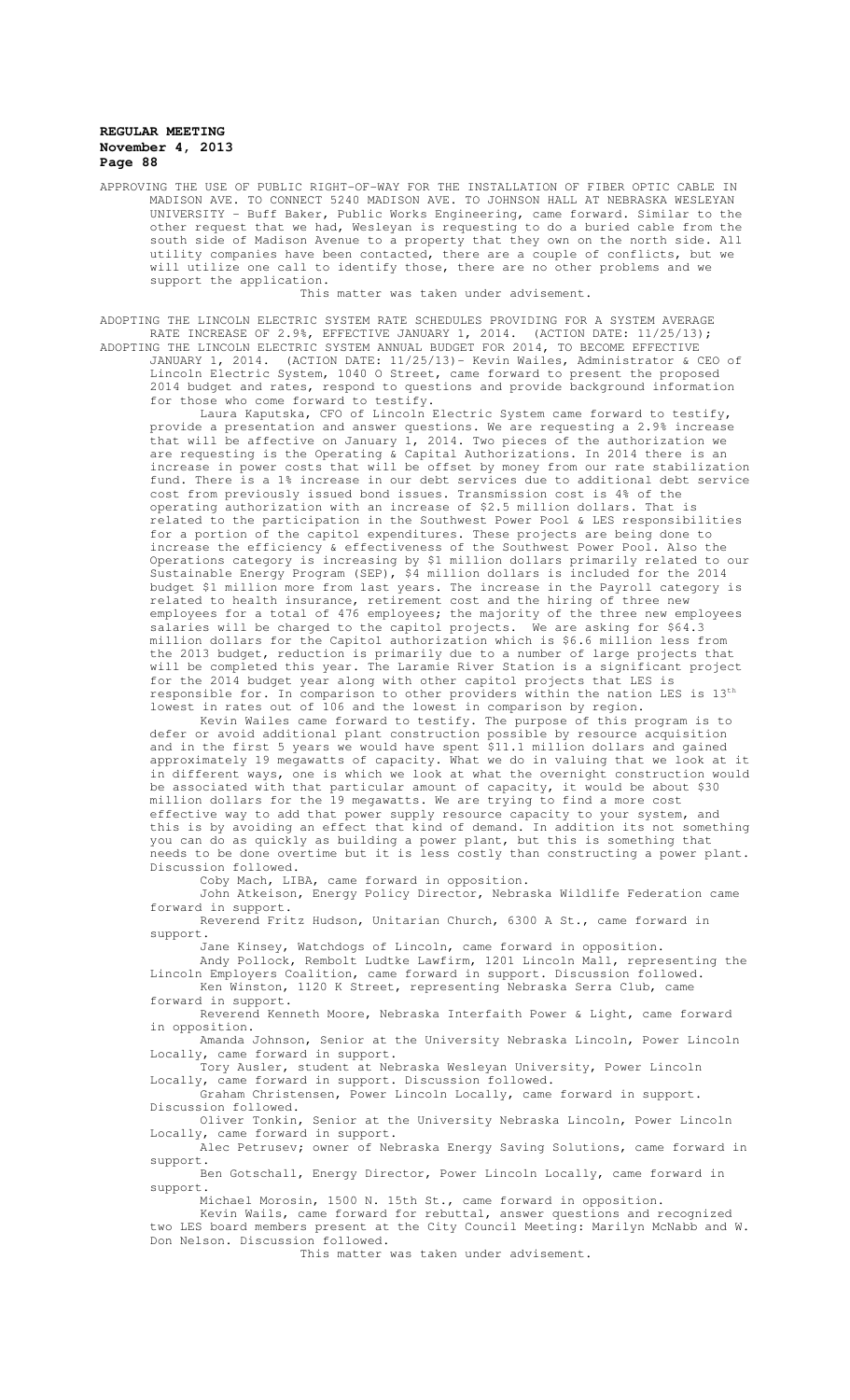APPROVING THE 21ST AND N REDEVELOPMENT AGREEMENT BETWEEN THE CITY AND HOPPE BROTHERS LLC RELATING TO THE REDEVELOPMENT OF PROPERTY GENERALLY LOCATED BETWEEN L AND N, 21ST AND THE ANTELOPE VALLEY CHANNEL; K AND L, 20TH TO ANTELOPE VALLEY PARKWAY, AND CITY RIGHT-OF-WAY ALONG N ST. FROM S. 17TH ST. THROUGH THE S. 23RD ST. INTERSECTION AND L ST. FROM S. ANTELOPE VALLEY PARKWAY TO 21ST ST. (RELATED ITEMS: 13R-241, 13R-242, 13-129) (ACTION DATE: 10/28/13) (10/21/13 - PUBLIC HEARING CONT'D TO 10/28/13) (10/18/13 - ACTION DELAYED 1 WEEK TO 11/04/13)- Rod Confer, City Attorney came forward to explain the amendments. Discussion followed.

This matter was taken under advisement.

# **COUNCIL ACTION**

#### **REPORTS OF CITY OFFICERS**

APPOINTING ANN BLEED TO THE LINCOLN ELECTRIC SYSTEM ADMINISTRATIVE BOARD TO FILL AN UNEXPIRED TERM EXPIRING DECEMBER 31, 2013 - CLERK read the following resolution, introduced by Trent Fellers, who moved its adoption:

A-87634 BE IT RESOLVED by the City Council of the City of Lincoln, Nebraska: That the appointment of Ann Bleed to the Lincoln Electric System Administrative Board to fill an unexpired term expiring December 31, 2013, is hereby approved. Introduced by Trent Fellers

Seconded by Christensen and carried by the following vote: AYES: Camp, Christensen, Cook, Emery, Eskridge, Fellers, Gaylor Baird; NAYS: None.

REAPPOINTING ANN BLEED TO THE LINCOLN ELECTRIC SYSTEM ADMINISTRATIVE BOARD FOR A TERM OF JANUARY 1, 2014 THROUGH DECEMBER 31, 2016 - CLERK read the following

resolution, introduced by Trent Fellers, who moved its adoption: A-87635 BE IT RESOLVED by the City Council of the City of Lincoln, Nebraska: That the reappointment of Ann Bleed to the Lincoln Electric System Administrative Board for a term of January 1, 2014 through December 31, 2016, is hereby approved.

Introduced by Trent Fellers Seconded by Christensen and carried by the following vote: AYES: Camp, Christensen, Cook, Emery, Eskridge, Fellers, Gaylor Baird; NAYS: None.

RESOLUTION SETTING THE HEARING DATE OF MONDAY, DECEMBER 16, 2013, AT 5:30 P.M. FOR THE ASSESSMENT OF WEED ABATEMENT COSTS INCURRED BY THE CITY OF LINCOLN FOR THE PERIOD OF JANUARY 1, 2013 THROUGH DECEMBER 31, 2013 - CLERK read the following resolution, introduced by Leirion Gaylor Baird, who moved its adoption: A-87636 BE IT RESOLVED by the City Council of the City of Lincoln, Nebraska: That a public hearing date of Monday, December 16, 2013, at 3:00 p.m. or as soon thereafter as possible is hereby set on the assessment of weed abatement costs incurred by the City of Lincoln, Nebraska, for the period of January 1,

Introduced by Leirion Gaylor Baird Seconded by Fellers and carried by the following vote: AYES: Camp, Christensen, Cook, Emery, Eskridge, Fellers, Gaylor Baird; NAYS: None.

CLERK'S LETTER AND MAYOR'S APPROVAL OF RESOLUTIONS AND ORDINANCES PASSED BY THE CITY COUNCIL ON OCTOBER 21, 2013 - CLERK presented said report which was placed on file in the Office of the City Clerk. **(27-1)**

2013 through December 31, 2013.

#### **PETITIONS & COMMUNICATIONS**

SETTING THE HEARING DATE OF MONDAY, NOVEMBER 18, 2013 AT 3:00 P.M. FOR THE APPLICATION OF SMALL TOWN BAR INCORPORATED DBA ROADHOUSE BAR AND GRILL FOR A CLASS I LIQUOR LICENSE LOCATED AT 1501 CENTER PARK ROAD, SUITE 300 - CLERK read the following resolution, introduced by Leirion Gaylor Baird, who moved its adoption: A-87637 BE IT RESOLVED by the City Council, of the City of Lincoln, that a hearing date is hereby set for Monday, November 18, 2013, at 3:00 p.m. or as soon thereafter as possible in the City Council Chambers, County-City Building, 555 S. 10th St., Lincoln, NE for the application of Small Town Bar Incorporated dba Roadhouse Bar and Grill for a Class I liquor license located at 1501 Center Park Road, Suite 300.

If the Police Dept. is unable to complete the investigation by said time, a new hearing date will be set.

Introduced by Leirion Gaylor Baird Seconded by Fellers and carried by the following vote: AYES: Camp, Christensen, Cook, Emery, Eskridge, Fellers, Gaylor Baird: NAYS: None.

SETTING THE HEARING DATE OF MONDAY, NOVEMBER 18, 2013 AT 3:00 P.M. FOR THE APPLICATION OF YAMI KOREAN CUISINES LLC DBA YAMI KOREAN CUISINE FOR A CLASS C LIQUOR LICENSE LOCATED AT 2840 S 70TH STREET, SUITE 145 - CLERK read the following resolution, introduced by Leirion Gaylor Baird, who moved its adoption: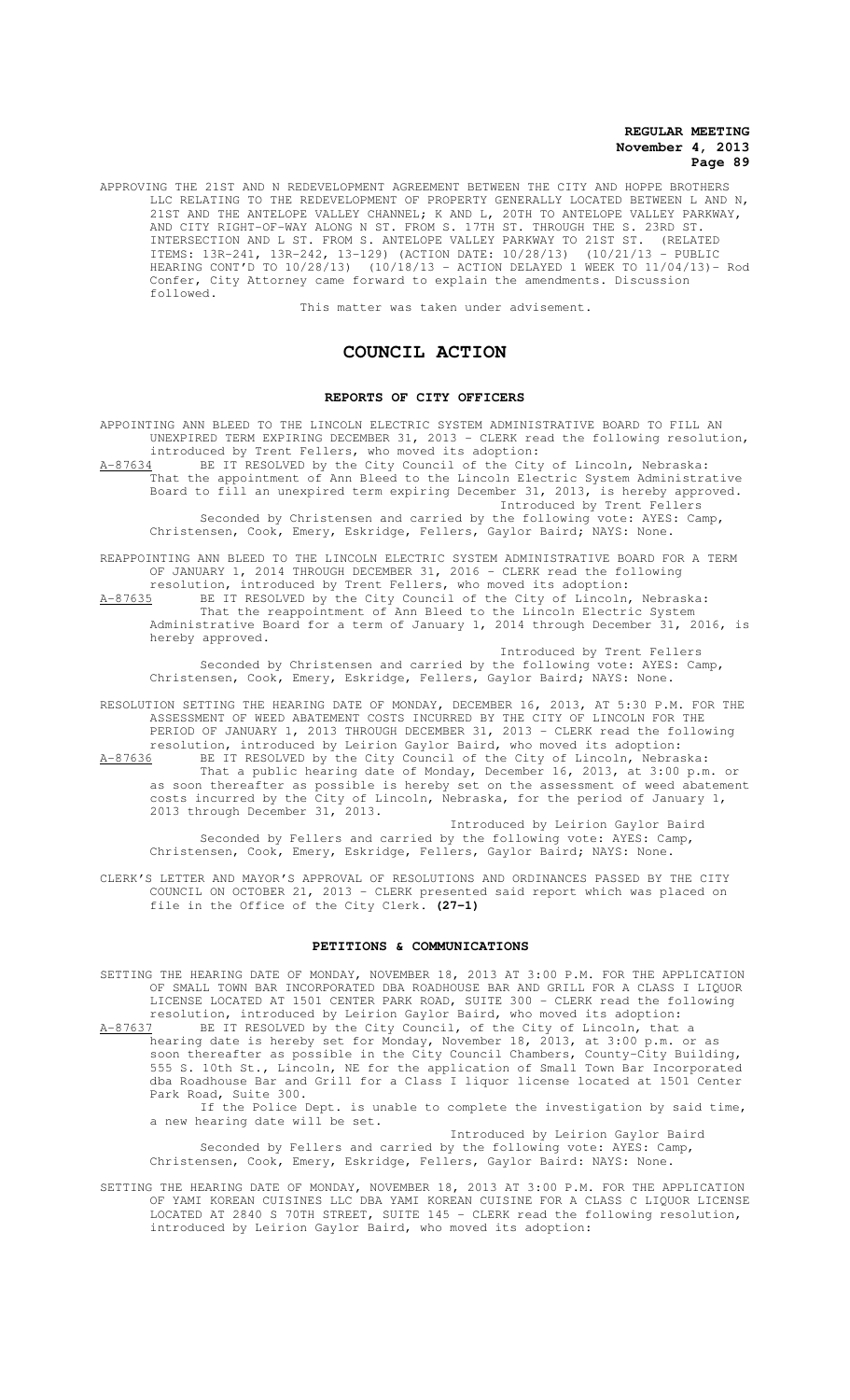A-87638 BE IT RESOLVED by the City Council, of the City of Lincoln, that a hearing date is hereby set for Monday, November 18, 2013, at 3:00 p.m. or as soon thereafter as possible in the City Council Chambers, County-City Building, 555 S. 10th St., Lincoln, NE for the application of Yami Korean Cuisines LLC dba Yami Korean Cuisine for a Class C liquor license located at 2840 S. 70th Street, Suite 145.

If the Police Dept. is unable to complete the investigation by said time, a new hearing date will be set.

Introduced by Leirion Gaylor Baird Seconded by Fellers and carried by the following vote: AYES: Camp, Christensen, Cook, Emery, Eskridge, Fellers, Gaylor Baird: NAYS: None.

SETTING THE HEARING DATE OF MONDAY, NOVEMBER 18, 2013 AT 3:00 P.M. FOR THE APPLICATION OF WFM NEBRASKA LLC DBA WHOLE FOODS MARKET FOR A CLASS C LIQUOR LICENSE LOCATED AT 6055 O STREET - CLERK read the following resolution, introduced by Leirion

Gaylor Baird, who moved its adoption:<br>A-87639 BE IT RESOLVED by the City Cour A-87639 BE IT RESOLVED by the City Council, of the City of Lincoln, that a hearing date is hereby set for Monday, November 18th, 2013, at 3:00 p.m. or as soon thereafter as possible in the City Council Chambers, County-City Building, 555 S. 10th St., Lincoln, NE for the application of WFM Nebraska LLC dba Whole Foods Market for a Class C liquor license located at 6055 O Street. If the Police Dept. is unable to complete the investigation by said time, a new hearing date will be set.

Introduced by Leirion Gaylor Baird Seconded by Fellers and carried by the following vote: AYES: Camp, Christensen, Cook, Emery, Eskridge, Fellers, Gaylor Baird: NAYS: None.

## **LIQUOR RESOLUTIONS**

APPLICATION OF HOLLENBECK FARMS LLC DBA HF CRAVE FOR A CLASS A LIQUOR LICENSE AT 2801 PINE LAKE ROAD, SUITE W - CLERK read the following resolution, introduced by Jon Camp, who moved its adoption for denial:<br>A-87640 BE IT RESOLVED by the City Council

A-876 Moved 100 dav<sub>F</sub> 111. 111 Senson.<br>BE IT RESOLVED by the City Council of the City of Lincoln, Nebraska: That after hearing duly had as required by law, consideration of the facts of this application, the Nebraska Liquor Control Act, pertinent City ordinances, and the following:

a. If the applicant is of a class of person to whom no license can be issued.<br>b.

If the existing population of the City of Lincoln and the projected population growth of the City of Lincoln and within the area to be served are adequate to support the proposed license.

c. If the issuance of the license would be compatible with the nature of the neighborhood or community.<br>d. If existing licenses

If existing licenses with similar privileges adequately serve the area.

e. If there are any existing motor vehicle and/or pedestrian traffic flow issues in the area or if this application would cause motor vehicle and/or pedestrian traffic flow issues.<br>f. If there is an ade

If there is an adequate number of existing law enforcement officers in the area.

g. If there are zoning and/or distance restrictions that prevent the issuance of a license.

h. If there are sanitation and/or sanitary conditions on or about the area.

i. If a citizens' protest has been made.

The City Council recommends to the Nebraska Liquor Control Commission that the application of Hollenbeck Farms, LLC dba HF Crave for a Class "A" liquor license at 2801 Pine Lake Road, Suite W, Lincoln, Nebraska, be denied. On June 20, at 2801 Pine Lake Road, Suite W, Lincoln, Nebraska, be denied. On June 20, 2011, the City Council recommended denial of the application of Hollenbeck Farms, LLC (Resolution No. A-86375). This application was approved by the Nebraska Liquor Control Commission. In 2012, the applicant failed to renew their liquor license. Based upon the applicant's history and testimony received in this matter, the City Council has determined that the application should be denied for one or more of the following reasons:

a. The applicant is unfit, unwilling, and/or unable to properly provide the service proposed within the City of Lincoln.

b. The applicant cannot conform to all provisions and requirements of and rules and regulations adopted pursuant to the Nebraska Liquor Control Act and/or pertinent City ordinances.<br>c. The applicant has not

The applicant has not demonstrated that the type of management and control to be exercised over the premises described in the application will be sufficient to insure that the licensed business can conform to all provisions and requirements of and rules and regulations adopted pursuant to the Nebraska Liquor Control Act, and pertinent City ordinances.

BE IT FURTHER RESOLVED that the City Clerk is directed to transmit a copy of this resolution to the Nebraska Liquor Control Commission. Introduced by Jon Camp

Seconded by Christensen and carried by the following vote: AYES: Camp, Christensen, Cook, Emery, Eskridge, Fellers, Gaylor Baird; NAYS: None.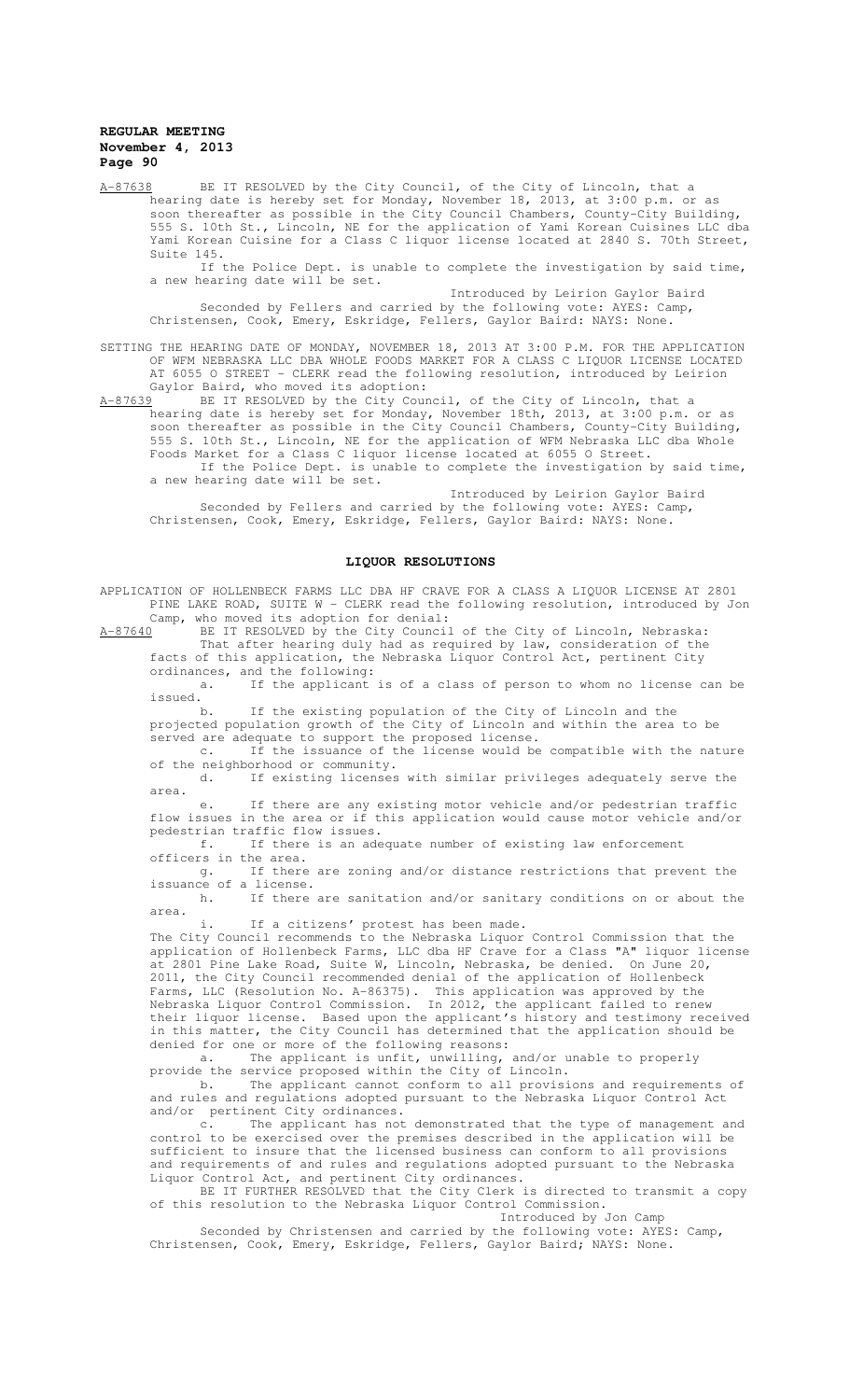MANAGER APPLICATION OF MYRON L. HOLLENBECK JR. FOR HOLLENBECK FARMS LLC DBA HF CRAVE AT 2801 PINE LAKE ROAD, SUITE W - CLERK read the following resolution,

introduced by Jon Camp, who moved its adoption for denial:<br>A-87641 WHEREAS, Hollenbeck Farms LLC dba HF Crave located WHEREAS, Hollenbeck Farms LLC dba HF Crave located at 2801 Pine Lake

Road, Suite W, Lincoln, Nebraska requests that Myron L. Hollenbeck Jr. be named manager of its facility in accordance with its application for a liquor license. NOW, THEREFORE, BE IT RESOLVED by the City Council of the City of Lincoln, Nebraska:

That after hearing duly had as required by law, consideration of the facts of this application, the Nebraska Liquor Control Act, and the pertinent City ordinances, the City Council recommends to the Nebraska Liquor Commission that Myron L. Hollenbeck Jr. be denied as manager of this business for said licensee. The City Council has determined that the application should be denied for one or more of the following reasons:

a. City Council's recommendation for denial of the requested license, if applicable.

b. The applicant is unfit, unwilling, and/or unable to properly provide the service proposed within the City of Lincoln.

c. The applicant cannot conform to all provisions and requirements of and rules and regulations adopted pursuant to the Nebraska Liquor Control Act and/or pertinent City ordinances.

d. The applicant has not demonstrated that the type of management and control to be exercised over the premises described in the application will be sufficient to insure that the licensed business can conform to all provisions and requirements of and rules and regulations adopted pursuant to the Nebraska Liquor Control Act, and pertinent City ordinances.

The City Clerk is directed to transmit a copy of this resolution to the Nebraska Liquor Control Commission.

Introduced by Jon Camp Seconded by Christensen and carried by the following vote: AYES: Camp, Christensen, Cook, Emery, Eskridge, Fellers, Gaylor Baird; NAYS: None.

# **ORDINANCES - 2ND READING & RELATED RESOLUTIONS (as required) - NONE**

- CHANGE OF ZONE 13019 APPLICATION OF PIEDMONT SHOPPING CENTER, LLC FOR A CHANGE OF ZONE FROM B-1 LOCAL BUSINESS DISTRICT TO B-3 COMMERCIAL DISTRICT PUD ON PROPERTY GENERALLY LOCATED AT COTNER BOULEVARD AND A STREET; FOR A PLANNED UNIT DEVELOPMENT DISTRICT DESIGNATION OF SAID PROPERTY; AND FOR APPROVAL OF A DEVELOPMENT PLAN WITH MODIFICATIONS TO THE DESIGN STANDARDS, ZONING ORDINANCE, AND LAND SUBDIVISION ORDINANCE TO ALLOW IMPROVEMENTS AND B-3 USES ON THE UNDERLYING B-3 ZONED AREA.  $(10/14/13$  - PUBLIC HEARING DELAYED TO  $11/4/13$ ) CLERK read an ordinance, introduced by Roy Christensen, amending the Lincoln Zoning District Maps adopted by reference and made a part of Title 27 of the Lincoln Municipal Code, pursuant to Section 27.05.020 of the Lincoln Municipal Code, by Changing the boundaries of the districts established and shown thereon, the second time.
- CHANGE OF ZONE 13023 APPLICATION OF MBA APARTMENTS, LLC FOR A CHANGE OF ZONE FROM R-1 RESIDENTIAL TO R-4 RESIDENTIAL DISTRICT ON PROPERTY GENERALLY LOCATED NORTHWEST OF S. 56TH ST. AND HWY. 2 - CLERK read an ordinance, introduced by Trent Fellers, amending the Lincoln Zoning Districts Maps adopted by reference and made a part of Title 27 of the Lincoln Municipal Code, pursuant to Section 27.05.020 of the Lincoln Municipal Code, by changing the boundaries of the districts established and shown thereon, the second time.

### **PUBLIC HEARING - RESOLUTIONS**

USE PERMIT 102A – APPLICATION OF ST. PATRICK'S CATHOLIC CHURCH TO REDUCE THE FRONT YARD SETBACK ON PORTIONS OF N. 61ST ST., MORRILL AVE., AND N. 62ND ST. FOR A BUILDING EXPANSION AND PARKING LOT, ON PROPERTY GENERALLY LOCATED AT N. 61ST ST. AND MORRILL AVE - CLERK read the following resolution, introduced by Trent

Fellers, who moved its adoption:<br>A-87642 WHEREAS, St. Patrick's Cat WHEREAS, St. Patrick's Catholic Church has submitted an application in accordance with Section 27.27.015 and Section 27.64.010 of the Lincoln Municipal Code designated as Use Permit No. 102A to amend the use permit to reduce the front yard setback on portions of North 61st Street, Morrill Avenue and North 62nd Street for a building expansion and parking lot, on property generally located at North 61st Street and Morrill Avenue, legally described as follows: Lots 1-18, Block 44, and the vacated east-west alley adjacent, Havelock Addition, Lincoln, Lancaster County, Nebraska;

WHEREAS, the real property adjacent to the area included within the site plan for this amendment to the use permit for a building expansion and a parking lot will not be adversely affected; and

WHEREAS, said site plan together with the terms and conditions hereinafter set forth are consistent with the intent and purpose of Title 27 of the Lincoln Municipal Code to promote the public health, safety, and general welfare.

NOW, THEREFORE, BE IT RESOLVED by the City Council of the City of Lincoln, Nebraska:

That the application of St. Patrick's Catholic Church, hereinafter referred to as "Permittee", to reduce the front yard setback on portions of North 61st Street, Morrill Avenue and North 62nd Street for a building expansion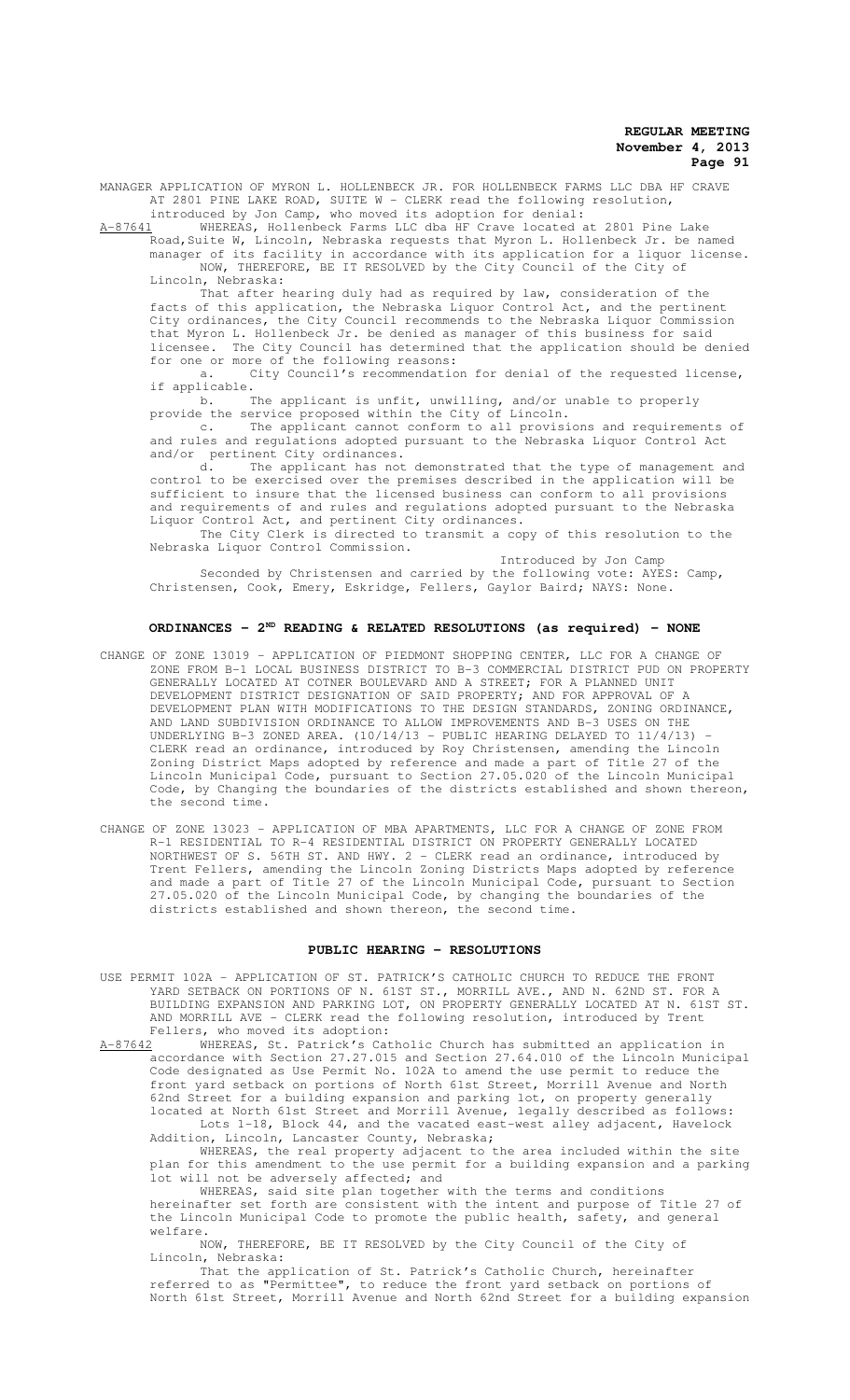and parking lot, be and the same is hereby granted under the provisions of Section 27.64.010(h) of the Lincoln Municipal Code upon condition that construction and operation of said parking area be in substantial compliance with said application, the site plan, and the following additional express terms, conditions, and requirements:

1. This permit approves the construction of a new church and parking lot with a reduction of the front yard setback to one foot along a portion of North 62nd Street and 8 feet along North 61st Street and Morrill Avenue, as shown on the site plan.

2. Before receiving building permits, the Permittee shall cause to be prepared and submitted to the Planning Department a revised and reproducible final plot plan including five copies with all required revisions and documents showing the following changes:

a. Remove the outline of the existing church and the existing internal property lines.

b. Remove the parking labeled conceptual.

c. Move the trash enclosure so that it is not in the setback or revise the plan to reduce the setback in this area.

d. Make it clear where the building envelope is and add dimensions from the property line to the building envelope.

e. Revise the service and delivery area to the satisfaction of the Public Works and Utilities Department.

f. Add the following note, "Signs shall comply with Chapter 27.69."

g. Add the following note, "Eves, overhangs, window swings, door swings, air conditioner units, architectural facade treatments etc. may encroach over the setback lines or building envelopes, but not over the lot line.

h. Add the following note, "Required parking was reduced to 19 stalls with Use Permit 102." and show 19 stalls on the site plan.

3. Before the issuance of a building permit the construction plans must substantially comply with the approved plans.

4. Before occupying the buildings all development and construction must substantially comply with the approved plans.

5. The physical location of all setbacks and yards, buildings, parking and circulation elements, and similar matters must be in substantial compliance with the location of said items as shown on the approved site plan. 6. The terms, conditions, and requirements of this resolution shall

run with the land and be binding on the Permittee, its successors, and assigns. 7. The Permittee shall sign and return the letter of acceptance to the City Clerk. This step should be completed within 60 days following the approval of the use permit. The City Clerk shall file a copy of the resolution approving the use permit and the letter of acceptance with the Register of Deeds, filing fees therefor to be paid in advance by the Permittee. Building permits will not be issued unless the letter of acceptance has been filed.

8. The site plan as approved with this resolution voids and supersedes all previously approved site plans, however the terms and conditions of all resolutions approving previous permits remain in full force and effect except as specifically amended by this resolution.

Introduced by Trent Fellers Seconded by Emery and carried by the following vote: AYES: Camp, Christensen, Cook, Emery, Eskridge, Fellers, Gaylor Baird; NAYS: None.

APPROVING THE USE OF PUBLIC RIGHT-OF-WAY FOR THE INSTALLATION OF FIBER OPTIC CABLE IN MADISON AVE. TO CONNECT 5240 MADISON AVE. TO JOHNSON HALL AT NEBRASKA WESLEYAN UNIVERSITY - CLERK read the following resolution, introduced by Trent Fellers, who moved its adoption:<br>A-87643 WHEREAS, Nebraska

WHEREAS, Nebraska Wesleyan University has submitted an application for a permit to use the public right-of-way in Madison Avenue at North  $52^{\text{nd}}$  Street for the purpose of installing 1.5" conduit underneath Madison Avenue connecting property at 5240 Madison Avenue to Johnson Hall on the campus of Nebraska Wesleyan University; and

WHEREAS, said applicant has submitted a letter of application and a site plan which are attached hereto, marked as Attachment "A" and Attachment "B" respectively, and made a part of this resolution by reference, to use the public right-of-way as above described; and

WHEREAS, said applicant has complied with all of the provisions of Chapter 14.53 of the Lincoln Municipal Code pertaining to such use. NOW, THEREFORE, BE IT RESOLVED by the City Council of the City of Lincoln, Nebraska:

That the aforesaid application of Nebraska Wesleyan, hereinafter referred to as Permittee, to use the public right-of-way in Madison Avenue as shown on Attachment "B", for the purpose of installing underground 1.5" PVC conduit be granted as a privilege only by virtue of and subject to substantial compliance with the site plan, the letter of application, and the following terms and conditions, to wit: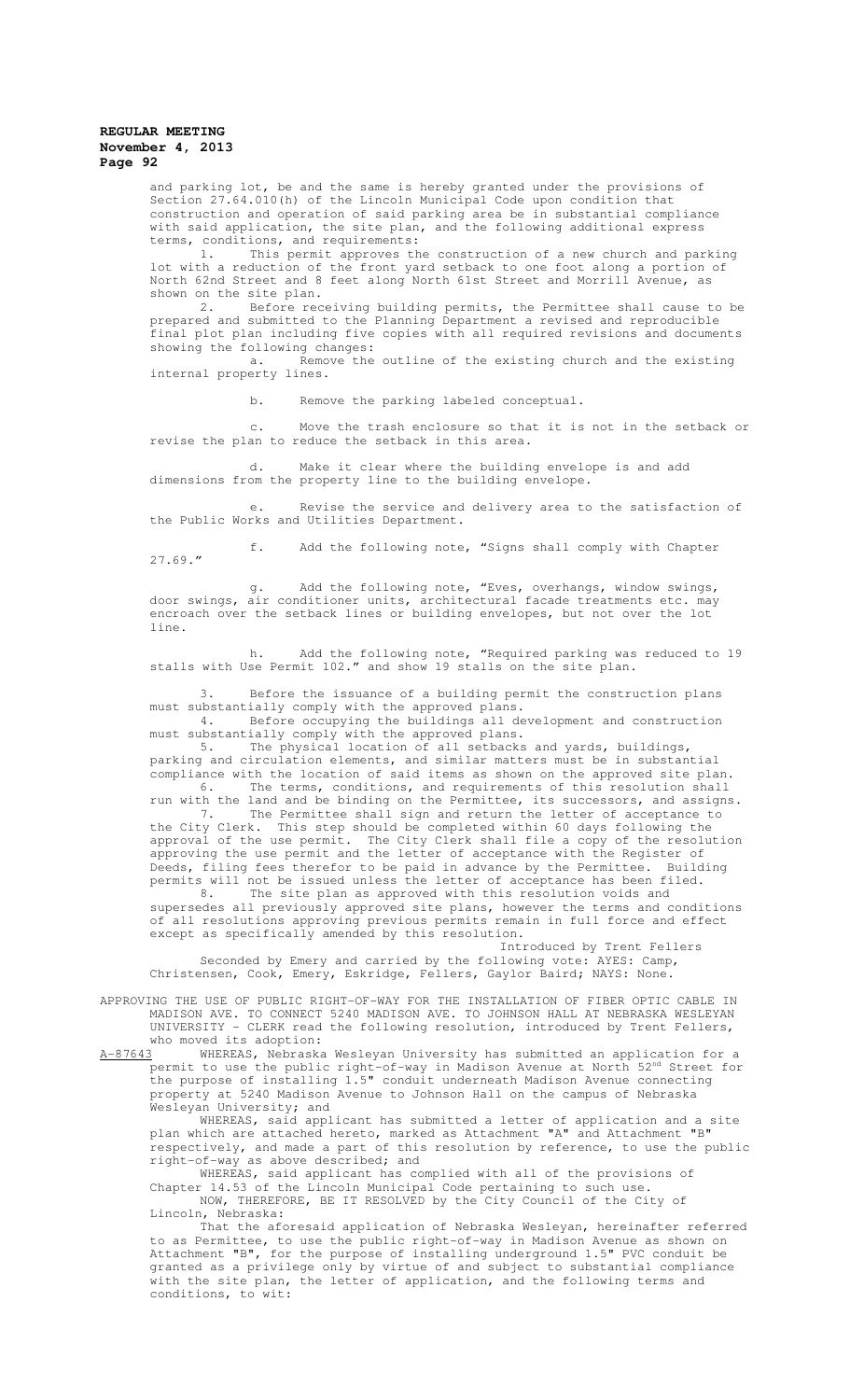1. That the permission herein granted is subject to all the terms and conditions of Chapter 14.53 of the Lincoln Municipal Code including those provisions relating to the posting of a continuing bond in the amount of \$5,000 and the filing of a certificate of insurance evidencing a commercial or comprehensive general liability policy, or an acceptable substitute policy form, with a minimum combined single limit of \$500,000 aggregate for any one occurrence and naming the City as additional insured.

2. That said use shall conform to the application, the site plan filed therewith, and with all applicable City ordinances and regulations. 3. The Permittee, its successors or assigns shall save and keep the City free and harmless from any and all loss or damages or claims for damages

arising from or out of the use of the public way requested herein. 4. The Permittee shall cause its contractor to call Diggers Hotline of Nebraska prior to commencing any construction activity and identify the 2" natural gas line, 6" water line and street light cables in Madison Avenue on a site plan prior to boring.

5. The work shall be constructed in accordance with plans and specifications approved by the Department of Public Works and Utilities. The cable, where it is underground, shall be laid to a minimum depth of 3½ feet from the top of the cable to the surface of the ground. All land surfaces and all pavement shall be restored to their original condition after the work is completed on each segment of the project. "As built" drawings shall be furnished to the City by the Permittee to show the precise locations, depths, and nature of all materials installed in accordance with the permit. The City shall have the right at any time when, in its judgment, it becomes necessary or advisable, to require a change of location of said cable as a matter of safety, or on account of change of grade, resurfacing, repair, reconstruction of any street, alley, sidewalk, or other public ground, or the construction of any structure thereon, or for any other reason, all of which shall be done at the cost and expense of the Permittee in a good and workmanlike manner.

6. The Permittee shall pay to the City an annual rental for the use and occupancy of the space beneath said public street occupied by such use which rental is currently \$0.50 per lineal foot of space occupied underneath the public street, alley, sidewalk, or other public ground. Such rental is based upon the number of conduits being placed within the right-of-way.

All payments shall be made to the City Treasurer and shall be due and payable on the 1st day of October of each year; provided, however, the amount of the initial payment shall be prorated from the date of approval of this permit to the 1st day of October, 2014 and payment shall be due and payable on October 1st thereafter.

Any such rent shall become delinquent on the 1st day of December of each year and such delinquent rent shall bear interest at the rate of 1% per month until paid and if such rent is not paid for six months or more after such delinquent date, a penalty of 5% shall be added thereto in addition to said interest.

7. Any additions, changes, modifications, or amendments of the uses permitted herein shall require a new permit or other authorization.

8. That all work done under the authority of this resolution shall be subject to the inspection and approval of the Director of Public Works of the City of Lincoln.<br>9. The

The terms and conditions of this resolution shall be binding and obligatory upon the above-named Permittee, its successors and assigns.

10. That within thirty (30) days from the adoption of this resolution, and before commencing any construction under the provisions hereof, the Permittee shall file an unqualified written acceptance of all the terms and conditions of this resolution with the City Clerk. Failure to do so will be considered a rejection hereof and all privileges and authorities hereunder granted shall terminate.

Introduced by Trent Fellers Seconded by Emery and carried by the following vote: AYES: Camp, Christensen, Cook, Emery, Eskridge, Fellers, Gaylor Baird; NAYS: None.

ADOPTING THE LINCOLN ELECTRIC SYSTEM RATE SCHEDULES PROVIDING FOR A SYSTEM AVERAGE RATE INCREASE OF 2.9%, EFFECTIVE JANUARY 1, 2014. (ACTION DATE: 11/25/13); ADOPTING THE LINCOLN ELECTRIC SYSTEM ANNUAL BUDGET FOR 2014, TO BECOME EFFECTIVE JANUARY 1, 2014. (ACTION DATE: 11/25/13)- PRIOR TO READING:

COOK Made motion to have action on 11/18/13 instead of 11/25/13. Seconded by Christensen. Discussion followed.

COOK Withdrew Motion.

# ORDINANCE - 3<sup>RD</sup> READING & RELATED RESOLUTIONS (as required)

APPROVING THE 21ST AND N REDEVELOPMENT AGREEMENT BETWEEN THE CITY AND HOPPE BROTHERS LLC RELATING TO THE REDEVELOPMENT OF PROPERTY GENERALLY LOCATED BETWEEN L AND N, 21ST AND THE ANTELOPE VALLEY CHANNEL; K AND L, 20TH TO ANTELOPE VALLEY PARKWAY, AND CITY RIGHT-OF-WAY ALONG N ST. FROM S. 17TH ST. THROUGH THE S. 23RD ST. INTERSECTION AND L ST. FROM S. ANTELOPE VALLEY PARKWAY TO 21ST ST. (RELATED ITEMS: 13R-241, 13R-242, 13-129) (ACTION DATE: 10/28/13) (10/21/13 - PUBLIC HEARING CONT'D TO 10/28/13) (10/28/13 - ACTION DELAYED ONE WEEK TO 11/04/13)PRIOR TO READING:

COOK Moved to Amend Bill No. 13R-241 by striking and adding the language as follows in Attachment A:

1. Section 301 A. shall be amended by striking the language shown as stricken below: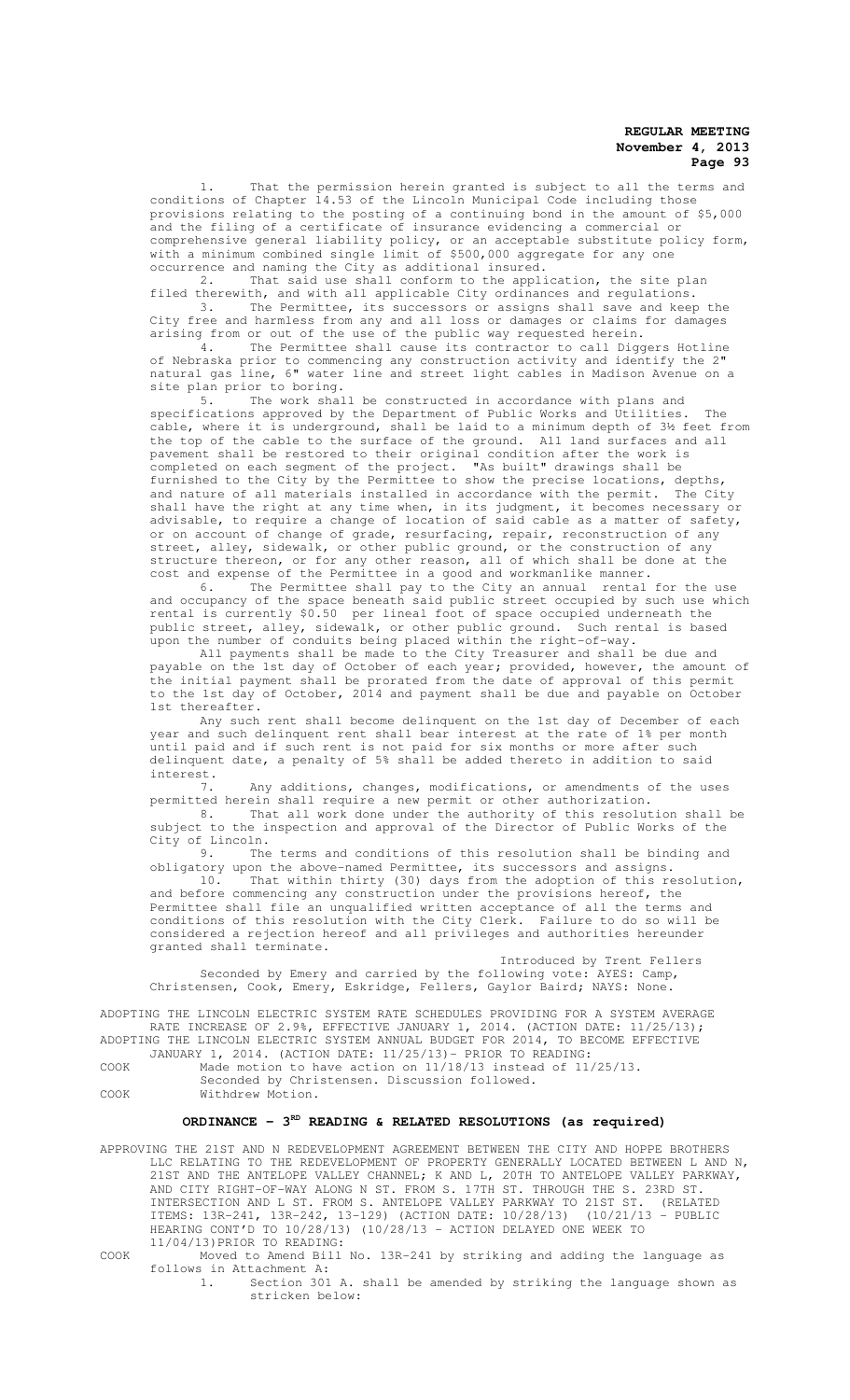"A. Conceptual Plans and Drawings. Overall conceptual plans and drawings ("Project Schematic Drawings") shall be prepared by Redeveloper and submitted to the City for its review and approval, which shall not be unreasonably withheld or delayed. Each part of the Project shall have its own schematic drawing and each may be approved independently. The Project Schematic Drawings shall serve as the basis for development of the plans and specifications for the Private Improvements. The Project Schematic Drawings attached as Exhibit E have been reviewed and approved by the Mayor on behalf of the City and Redeveloper may rely upon such approval.

2. Section 301 B. shall be amended by striking the language shown as stricken below:<br>"E. Approval.

E. Approval. The City, acting through the Mayor, shall so approve or reject the Exterior Drawings and Exterior Construction Documents within fourteen (14) days after receipt of the applicable documents and/or any report and recommendations of the Urban Design Committee. Such Exterior Drawings and Exterior Construction Documents shall be reviewed by the Mayor and approved only if they are prepared from and in substantial conformance with the approved with the approved Project Schematic Drawings, and in substantial conformity with this Redevelopment Agreement. Failure of the City to reject the applicable documents within said fourteen (14) days shall be deemed as approval. the City rejects the applicable plans, the City shall deliver Redeveloper notice thereof accompanied by an explanation of the reasons for such rejection based on the Downtown Design Standards applicable to this Redevelopment Project. If rejected, Redeveloper shall work with the Architect to submit corrected Exterior Drawings and Exterior Construction Documents, as applicable, within fourteen (14) days after the date of receiving the written rejection notice. Resubmitted Exterior Drawings and Exterior Construction Documents shall be approved or rejected as provided above for original submittals."

3. Section 503 A. shall be amended by striking the language shown below as stricken:

"SEVENTH PRIORITY: Reimburse the City/Redeveloper for the costs of public art installation, provided that at least one third (1/3) of the costs of said public art are obtained from private sources and not paid with TIF Revenues."

Section 503 B. shall be amended by striking the language stricken below and adding that language underlined below:<br>"B. Authority of City Finance Director. Subject Authority of City Finance Director. Subject to the terms of

this Redevelopment Agreement, the City Finance Director on behalf of the City shall have the authority to determine themake all necessary arrangements regarding timing of issuance of the TIF Indebtedness and all other details of the TIF Indebtedness, TIF Bond, TIF Tax Revenues, Project Account, and Grant of Funds for the eligible TIF Cost of Redeveloper Undertakings; provided that, the semi-annual TIF Tax Revenues shall be applied toward payment of the annual debt service of the TIF Indebtedness. All such arrangements made by the Finance Director shall be subject to approval of the mayor.

Section 504 C. shall be amended by adding the following underlined language:<br>"C. Ser

Series B TIF Bonds. In consideration of the Redeveloper's agreeing to fund, subject to reimbursement from TIF proceeds, an initial shortfall in the bond proceeds to be made immediately available to pay for the uses identified in the First, Second, Third, and Fourth Priorities identified in Section 503 A. above, Redeveloper shall be allowed to purchase the one or more TIF Bonds relating to the Retail/Rental Housing Project Series B TIF Indebtedness, the Row Homes Project Series B TIF Indebtedness, and the Grocery Store Project Series B TIF Indebtedness (collectively, the "Series B TIF Bonds"), entitling Redeveloper, as holder of the Series B TIFBonds, to receive the incremental tax revenue created by the Project Private Improvements after making all debt service payments on the one or more TIF Bonds relating to the Retail/Rental Housing Project Series A TIF Indebtedness, the Row Homes Project Series A TIF Indebtedness, and the Grocery Store Project Series A TIF Indebtedness (collectively, "Series A TIF Bonds") and making any payments to reimburse Redeveloper for Redeveloper's Aggregate Deficiency Payments for the Series A TIF Bonds. Any shortfall in the TIF Tax Revenues from the Tax Increment Provision for any reason whatsoever which impedes the City's ability to pay debt service on the Series B TIF Bonds shall be borne entirely by the Redeveloper without recourse of any kind against the City. In the event that one or more of the Series B TIF Bonds are not retired in full at the end of the Tax Increment Period, any remaining TIF Indebtedness on the Series B TIF Bonds shall be forgiven.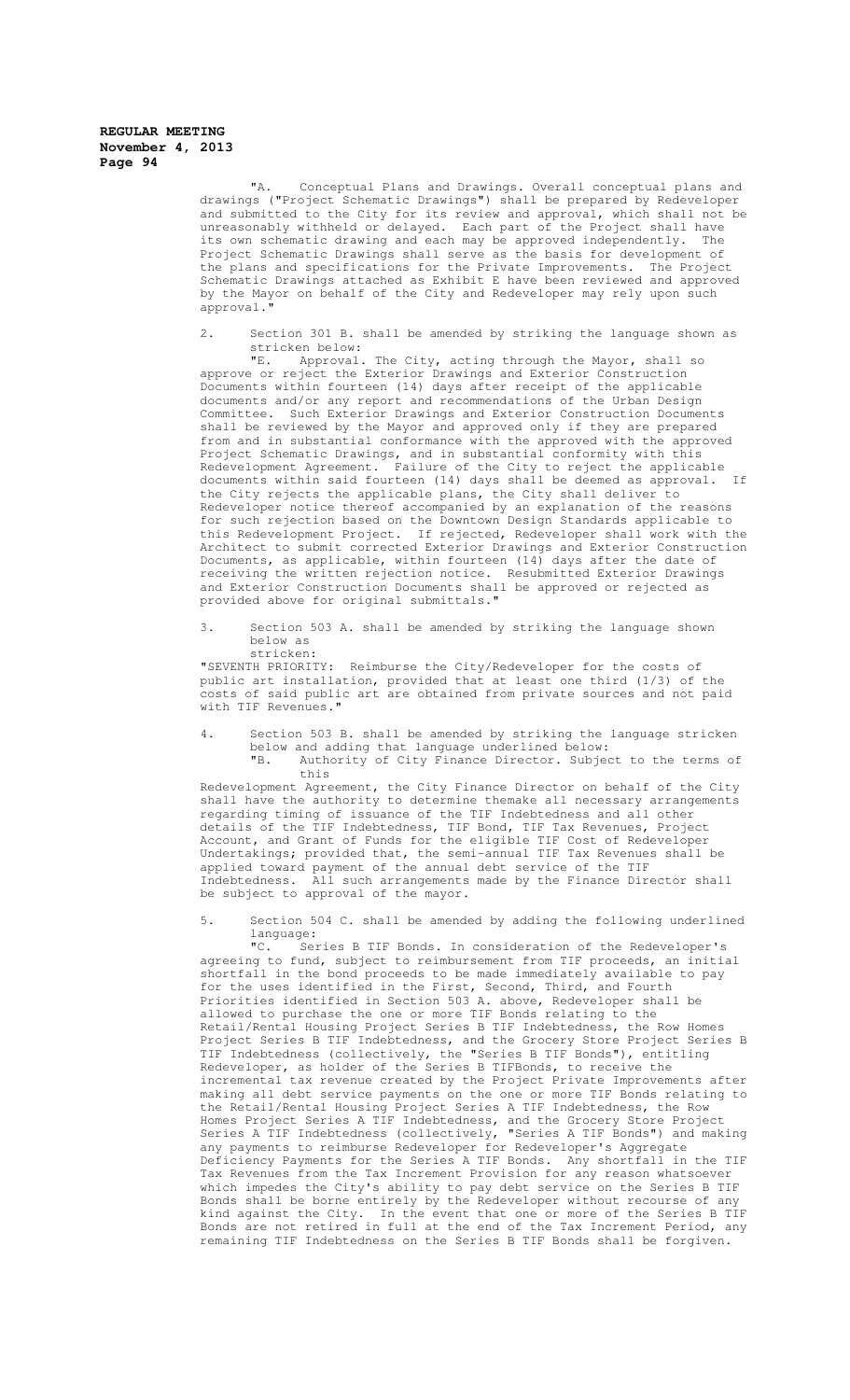6. Exhibit C to Attachment A is removed and replaced by Exhibit C which is attached hereto and incorporated herein by this reference.

Seconded by Christensen and carried by the following vote: AYES: Camp,

Christensen, Cook, Emery, Eskridge, Fellers, Gaylor Baird; NAYS: None. CLERK Read the following resolution, introduced by Roy Christensen, who moved its adoption as amended:

A-87644 BE IT RESOLVED by the City Council of the City of Lincoln, Nebraska: That the attached City of Lincoln Redevelopment Agreement for 21st & N, between the City of Lincoln, Nebraska and Hoppe Brothers LLC, relating to the redevelopment of property generally bounded by K Street on the south, N Street on the north, S. Antelope Valley Parkway on the west and 23rd Street on the east, upon the terms and conditions set forth in said Redevelopment Agreement, which is attached hereto marked as Attachment "A", is hereby approved and the Mayor is authorized to execute the same on behalf of the City of Lincoln. Introduced by Roy Christensen

Seconded by Cook and carried by the following vote: AYES: Camp, Christensen, Cook, Emery, Eskridge, Fellers, Gaylor Baird: NAYS: None.

APPROVING AN AMENDMENT TO THE FY 13/14 CIP TO AUTHORIZE AND APPROPRIATE \$4,474,000 \$4,763,000 IN TIF FUNDS FOR THE 21ST AND N REDEVELOPMENT PROJECT. (RELATED ITEMS: 13R-241, 13R-242, 13-129) (ACTION DATE: 10/28/13) (10/21/13 - PUBLIC HEARING CONT'D TO 10/28/13) (10/28/13 - ACTION DELAYED ONE WEEK TO 11/04/13)- CLERK read the following resolution, introduced by Roy Christensen, who moved its adoption:<br>A-87645 WHEREAS

whereas, Resolution No. A-86975, adopted by the City Council of Lincoln, Nebraska on August 20, 2012, adopted the fiscal year 2012-2013 and 2013-2014 annual budgets for the City of Lincoln and further adopted the Capital

Improvement Program attached to Resolution No. A-86975 as Schedule No. 5; and WHEREAS, Resolution No. A-86975 appropriated all money received or to be received from the County of Lancaster, the State of Nebraska, or the United States, as well as from any grants, donations, or contributions received for public purposes and the interest thereon notwithstanding any sum limitation set forth in the annual budget; and

WHEREAS, a resolution was adopted by the City Council for the City of Lincoln, approving the 21st & N Redevelopment Project as an approved project, Project N in the Antelope Valley Redevelopment Plan; and

WHEREAS, a capital improvement project for the 21st & N Redevelopment Project was not included within Schedule No. 5 of the Annual Budget as a capital improvement project to be funded in fiscal year 2013-2014; and

WHEREAS, the City desires to amend the second year (2013-2014) of the Fiscal Year 2012/2013 – 2017/2018 Six Year Capital Improvement Program (CIP) to establish a project for the 21st & N Redevelopment Project, and establish appropriations for that project; and

WHEREAS, Article IX-B Section 7 of the Lincoln City Charter states that, "The [city] council shall not appropriate any money in any budget for any capital improvements project unless and until the conformity or non-conformity of the project has been reported on by the Planning Department by special report or in connection with the Capital Improvements Programming process." The Charter definition of "Planning Department" includes the Planning Commission; and

WHEREAS, the Lincoln City-Lancaster County Planning Commission has reviewed the 21st & N Redevelopment Project as a capital improvement project for conformity or nonconformity with the Comprehensive Plan as part of its review of an amendment to the Antelope Valley Redevelopment Plan to establish the 21st & N Redevelopment Project as a project in said Plan; and WHEREAS, the Planning Commission found the proposed Redevelopment

Project to be in conformity with the Comprehensive Plan. NOW, THEREFORE, BE IT RESOLVED by the City Council of the City of

Lincoln, Nebraska: That the implementation of the 21st & N Redevelopment Project for a new mixed use building, approximately 63 new row homes, and a retail building, protected bike lane improvements, and associated site acquisition, site clearance, relocation costs and utility installation within the Project Area, is hereby established as a capital improvement project within the Capital Improvement Program.

BE IT FURTHER RESOLVED that the Capital Improvement Program on Schedule 5 of Resolution No. A-86975 be amended by adding the 21st & N Redevelopment Project to the Urban Development Department's list of capital improvement projects on Schedule 5.

BE IT FURTHER RESOLVED that the City Council hereby appropriates and directs the Finance Director to make the necessary adjustments to the annual budget to designate \$4,763,000.00 from Tax Increment Financing for this 21st & N Redevelopment Project.

Introduced by Roy Christensen Seconded by Cook and carried by the following vote: AYES: Camp, Christensen, Cook, Emery, Eskridge, Fellers, Gaylor Baird: NAYS: None.

AUTHORIZING THE ISSUANCE OF 21ST AND N STS. REDEVELOPMENT PROJECT TAX BONDS. (RELATED ITEMS: 13R-241, 13R-242, 13-129) (10/21/13 - PUBLIC HEARING CONT'D TO 10/28/13)  $(10/21/13$  - ACTION DELAYED ONE WEEK TO  $11/04/13$ ) - CLERK read an ordinance, introduced by Roy Christensen, authorizing and providing for the issuance of City of Lincoln, Nebraska Tax Allocation Bonds, Notes or other obligations, in one or more taxable or tax-exempt series, in an aggregate principal amount not